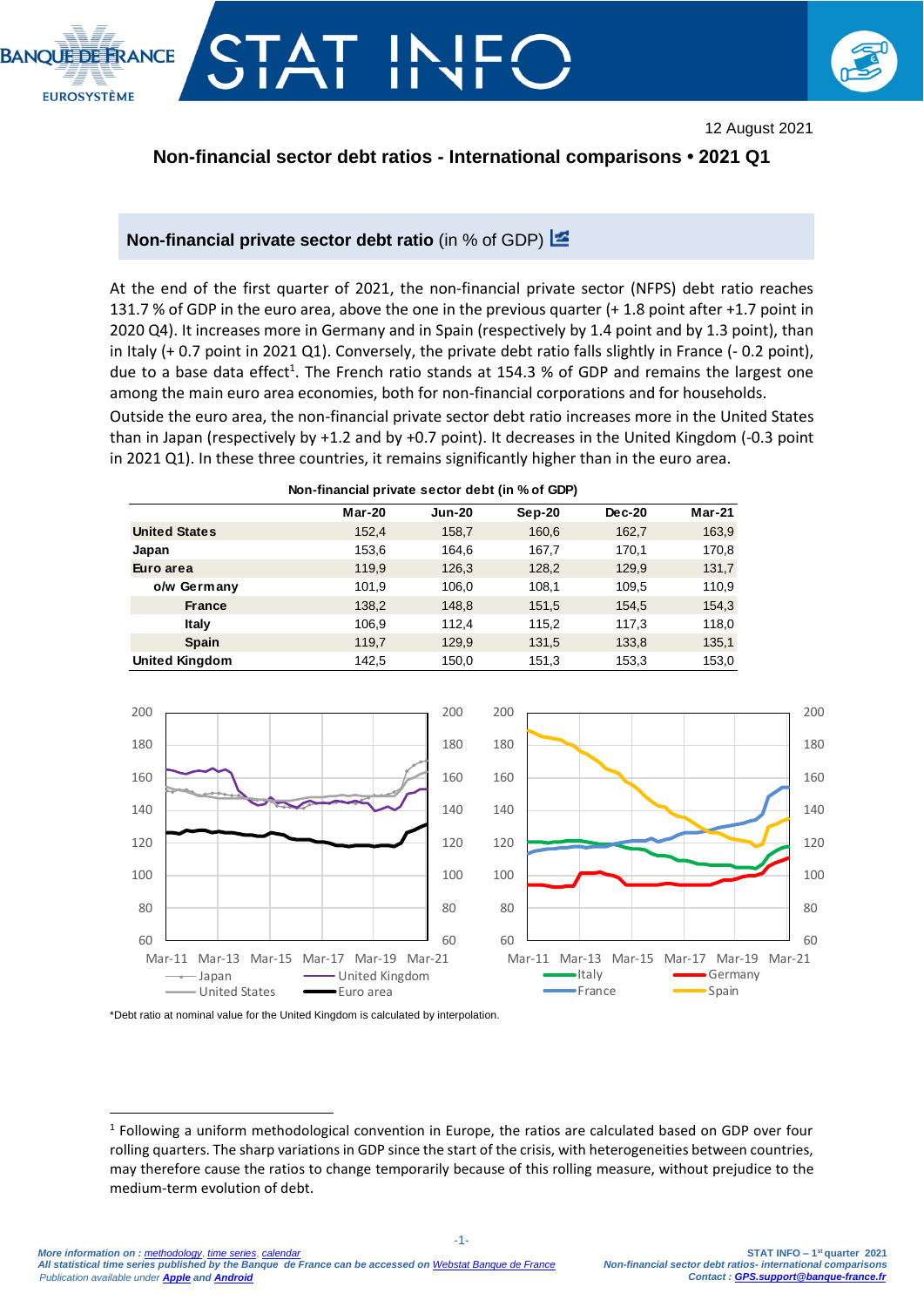

## Households debt ratio (in % of GDP and in % of GDI) **E**

|                       |               | <b>Households debt</b> |          |        |               |
|-----------------------|---------------|------------------------|----------|--------|---------------|
|                       | <b>Mar-20</b> | <b>Jun-20</b>          | $Sep-20$ | Dec-20 | <b>Mar-21</b> |
| <b>United States</b>  | 102,7         | 106,1                  | 108,2    | 110,0  | 110,9         |
|                       | 131,0         | 128,3                  | 127,7    | 127,5  | 123,7         |
| Japan                 | 62,8          | 64,7                   | 65,9     | 66,6   | 67,3          |
|                       | 110,5         | 107,4                  | 110.1    | 111,9  | 113,7         |
| Euro area             | 58,0          | 60,3                   | 61,4     | 62,5   | 62,7          |
|                       | 94,8          | 96,0                   | 96.7     | 97,4   | 97,5          |
| o/w Germany           | 54,7          | 56,4                   | 57,7     | 58,8   | 59,4          |
|                       | 87,0          | 87,9                   | 89,0     | 89,9   | 90,5          |
| <b>France</b>         | 62,3          | 65,1                   | 66,4     | 67,7   | 67,9          |
|                       | 97,9          | 98,9                   | 99,9     | 100,6  | 100,9         |
| <b>Italy</b>          | 41,6          | 43,6                   | 44,4     | 45,3   | 45,5          |
|                       | 62,1          | 63,4                   | 64,0     | 64,8   | 65,2          |
| <b>Spain</b>          | 57,1          | 60,7                   | 61,1     | 62,5   | 62,8          |
|                       | 91,9          | 94,0                   | 93,5     | 94.8   | 95,0          |
| <b>United Kingdom</b> | 84,5          | 87,2                   | 88,6     | 90,1   | 91,3          |
|                       | 125,5         | 125,9                  | 125,9    | 126,8  | 127,3         |

## **Non-financial corporations debt ratio** (in % of GDP)

|                       | Non-financial corporations debt (in % of GDP) |               |          |          |          |
|-----------------------|-----------------------------------------------|---------------|----------|----------|----------|
|                       | $Mar-20$                                      | <b>Jun-20</b> | $Sep-20$ | $Dec-20$ | $Mar-21$ |
| <b>United States</b>  | 49.7                                          | 52,6          | 52,3     | 52,8     | 53,0     |
| Japan                 | 90.8                                          | 99.8          | 101,8    | 103,5    | 103,5    |
| Euro area             | 61.8                                          | 66.0          | 66,8     | 67,4     | 68,9     |
| o/w Germany           | 47,2                                          | 49.6          | 50,5     | 50,7     | 51,4     |
| <b>France</b>         | 75.9                                          | 83.7          | 85.1     | 86,8     | 86,3     |
| <b>Italy</b>          | 65.3                                          | 68.8          | 70,8     | 72,0     | 72,4     |
| <b>Spain</b>          | 62.7                                          | 69.2          | 70,3     | 71,3     | 72,4     |
| <b>United Kingdom</b> | 58.0                                          | 62,8          | 62,7     | 63.2     | 61,7     |

-2-

**Source: Quarterly national financial accounts and Eurostat, Computation: Banque de France**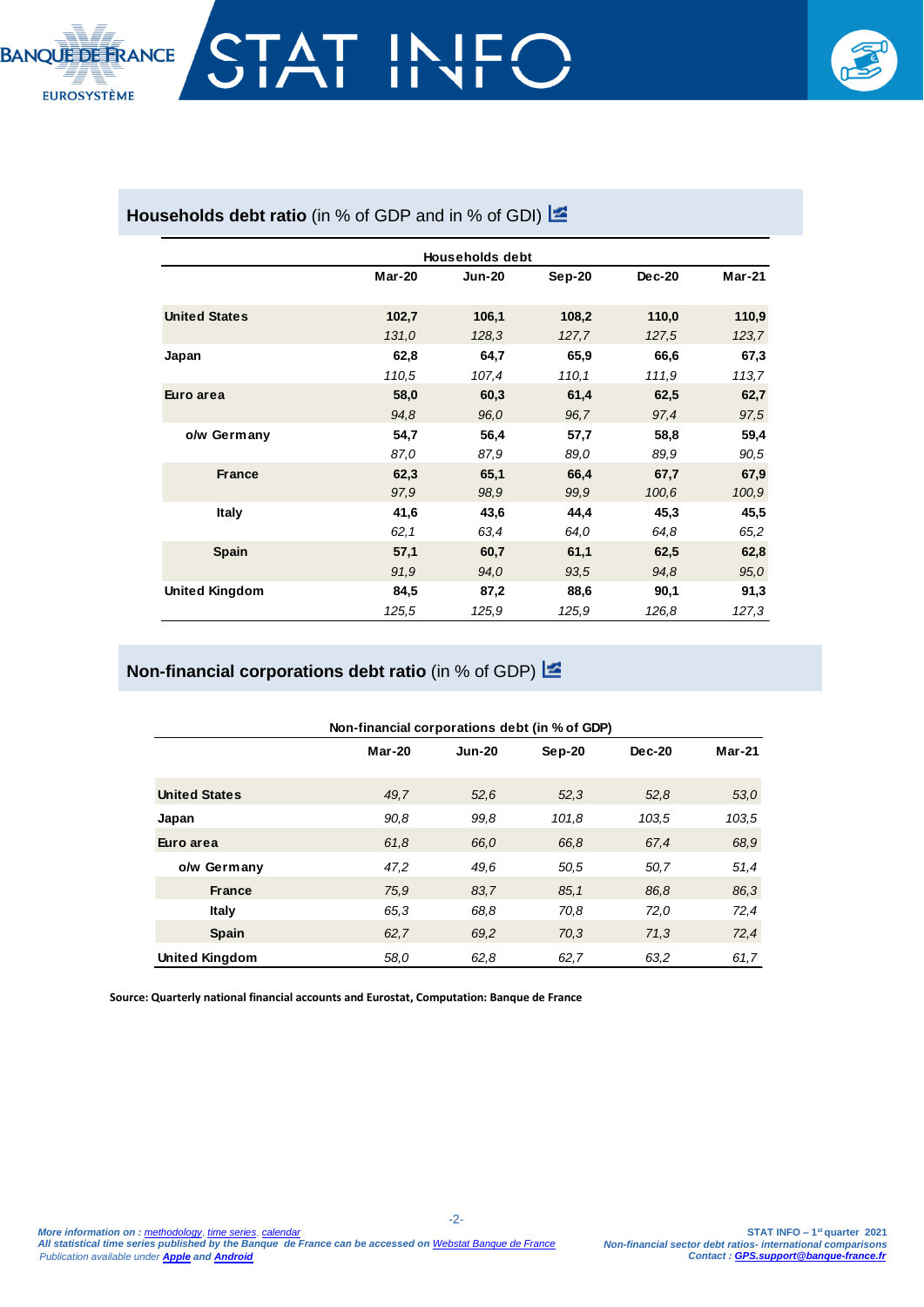

## **General government sector debt ratio** (in % of GDP)  $\frac{1}{2}$

In the euro zone, the general government debt ratio increases by + 2.7 points compared to the previous quarter because of the financing of governmental action implemented to respond to the pandemic. It reaches 100.5 % of GDP in 2021 Q1. The public debt ratio rises in Germany (+ 1.4 point of GDP). It also increases in France (+3.1 points, despite the rise of the four rolling quarters GDP) and more markedly in Italy and Spain (respectively by 4.2 points and by 5.3 points).

Outside the euro area, the government debt ratio rises more in the United Kingdom and in the United States (respectively by 1.3 point and by 1 point in 2021 Q1) than in Japan (+ 0.3 point).

**Government sector debt (in % of GDP)**

| Government sector debt (in %or GDF) |               |               |          |        |               |
|-------------------------------------|---------------|---------------|----------|--------|---------------|
|                                     | <b>Mar-20</b> | <b>Jun-20</b> | $Sep-20$ | Dec-20 | <b>Mar-21</b> |
| <b>United States</b>                | 105.5         | 121,4         | 124,6    | 128,4  | 129,4         |
| Japan                               | 211.8         | 224,9         | 231,3    | 234,4  | 234.7         |
| Euro area                           | 86.1          | 94,8          | 97.1     | 97,8   | 100,5         |
| o/w Germany                         | 60.9          | 67,3          | 70,0     | 69.7   | 71,1          |
| <b>France</b>                       | 100,9         | 113,2         | 115,5    | 115.1  | 118,2         |
| <b>Italy</b>                        | 137,8         | 149,4         | 154,4    | 155,8  | 160,0         |
| <b>Spain</b>                        | 99.1          | 110,2         | 114.0    | 119,9  | 125,2         |
| <b>United Kingdom</b>               | 84,5          | 96,4          | 100,6    | 104.5  | 105,8         |

**\* "Maastricht" definition NSA (nominal value) for European Union countries.**



## **Additional information**

For each sector (NFC, Households and General government), the French debt includes outstanding loans from resident and non-resident MFI (i.e. both loans between resident NFCs and between nonresident NFCs are excluded) and issued securities other than shares at nominal value.

Disseminated data of other countries are less detailed. NFC's net loans are therefore estimated in withdrawing loans assets - mainly loans to resident and non-resident affiliated entities - from loans liabilities.